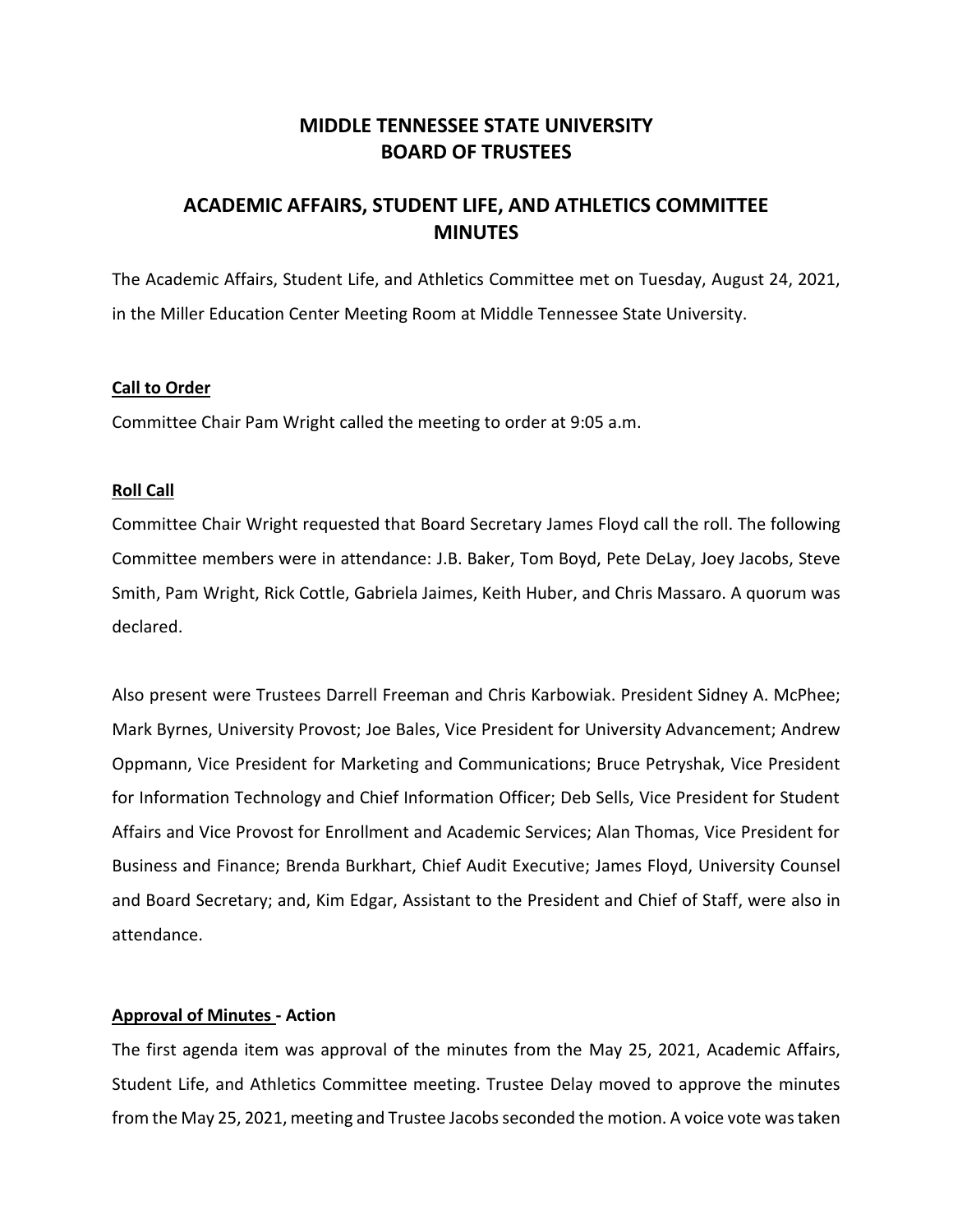and the motion to approve the minutes from the May 25, 2021, meeting of the Academic Affairs, Student Life, and Athletics Committee passed unanimously.

#### **Update on Graduate Enrollment - Information**

President McPhee asked that this item be presented first based on requests from Trustees Boyd and Freeman and then introduced Vice Provost for Research and Dean of the College of Graduate Studies, David Butler. Vice Provost Butler outlined the steps taken for graduate student enrollment growth. Key decisions were made during the pandemic: spent more on marketing; led with positive advertising messages; waived GRE and standardized tests; and reduced application fee. Results showed a 28% increase from Fall 2019 to Fall 2020 and another 2% growth in Fall 2021. The next challenge is to contact eligible people multiple times over the years. By 2025 there will be approximately 420,000 people in the greater Nashville MSA who hold bachelor's degrees but not a graduate degree.

President McPhee connected undergraduate enrollment to the discussion by distributing an information update in response to Trustee Freeman's requests, and asked Vice President Sells to discuss. New freshman enrollment is down 350 students. Recruiters couldn't get into high schools, and the True Blue Tour was cancelled last year. Some high schools are canceling college fairs; however, we will continue our True Blue Tour and online recruiting this fall. New transfer enrollments are down 150 students, not surprising since enrollment at community colleges was down last year. We will be able to go to community colleges to recruit. Undergraduate returners are down 5.5% reflecting their struggle with online learning. The overall enrollment decline will be just over 5%. The official census is not yet available.

President McPhee added that 1,300 students were purged for non-payment last week. If they had not been purged, we would have had flat enrollment.

Trustee Freeman asked what the Board can do to help reverse the trend of declining enrollment.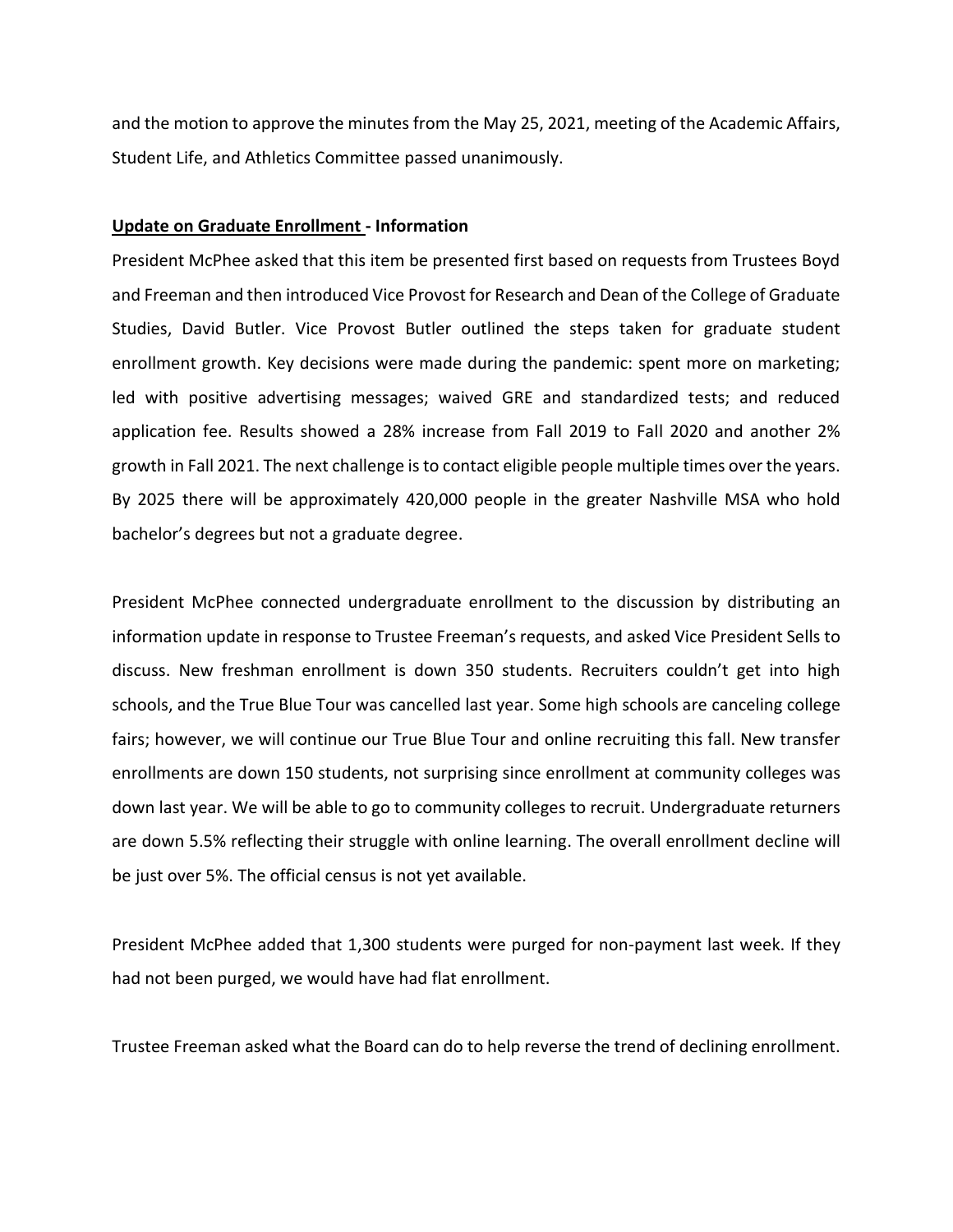President McPhee expressed his comfort that the staff is doing the work and creating innovative programs. We had stopped the decline two years ago, but many factors go into the recent decline. Vice President Sells added that in Fall 2019 our total new undergraduate enrollment was the second highest since 2011.

Trustee Boyd next asked when free community college started, and when did MTSU eliminate remedial and developmental programming.

President McPhee responded that we raised our admission standards twice over the last ten years. We have a partnership with Motlow whereby we send students with lower ACT scores to Motlow for remedial and developmental courses. This is one reason that our transfer enrollment is higher over the years. We have an enrollment management plan and group chaired by President McPhee that addresses these environmental and demographic issues.

Trustee Boyd commended the graduate enrollment and noted the Business School in particular. He credited the growth to the online MBA program and the use of consultants to help recruit students and asked if the same strategy could be applied to other online programs.

President McPhee asked Provost Byrnes to speak to our efforts in the online space. Provost Byrnes added that, in addition to the excellent work done by the College of Graduate Studies, contracting with All Campus has provided great growth in the MBA program, but roughly onethird of the revenue goes to the consultant. Vice President Thomas advises on return on investment for these type consultants as we look at adding other programs to their efforts.

Trustee Freeman asked about the decline in minority enrollment over the past five years. He stated that we must address this group to help overall enrollment. Provost Byrnes responded that despite the decrease in the number of minority students, the campus is more diverse proportionately.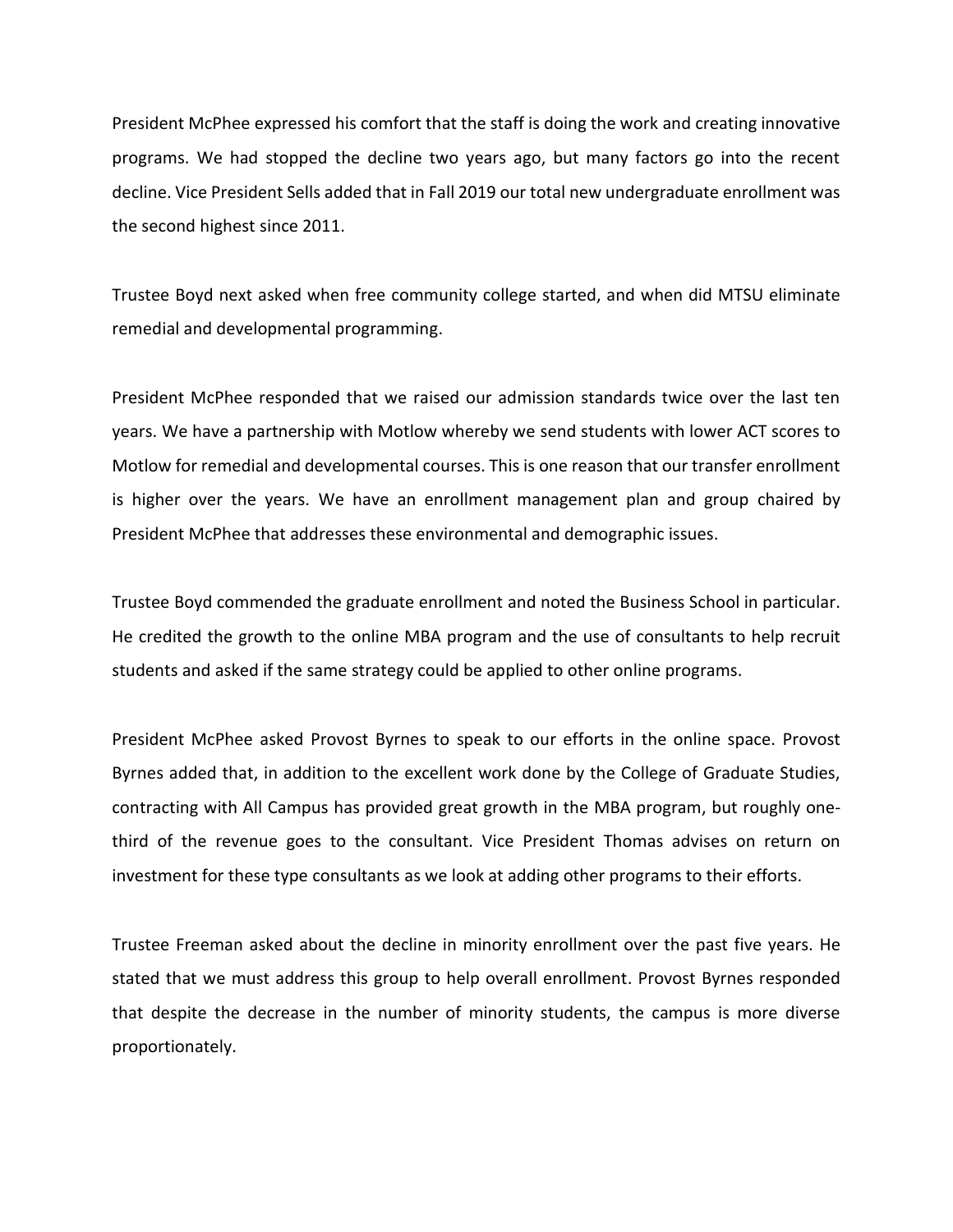President McPhee reminded the Committee that the materials show the good, the challenges, and in the data, retention and graduation rates broken down by demographic groups. The data does not show that Pell-eligible students perform worse than other students.

Committee Chair Wright reminded everyone that the Board passed a motion to increase graduation rates, and the administration is committed to achieving that goal. President McPhee referred to the packet showing plans and programs in progress to meet that goal.

Trustee Jaimes asked how the Board can help with expanding corporate partnerships like the McGuire Management. President McPhee responded that one of the committees today will be dealing with the policy for corporate rates, so more companies can participate.

## **Rule Promulgation and Related Policy Revision - Action**

Associate University Counsel Jeff Farrar presented a revision to Policy 540 Student Conduct and a related rule promulgation. State law dictates a student conduct rule must be promulgated in addition to our internal policy. While the substance is essentially the same; the implementation procedures are different. The policy revisions include cross references to Title IX policy, recognize that administrative law judges can hear student conduct cases, change sanctions related to fines, and incorporate new provisions regarding the right to cross-examination in student discipline hearings. Rule 0240-07-05 is new and incorporates the revised Policy 540.

Chairman Smith moved to approve Rule 0240-07-05 and revisions to Policy 540 Student Conduct, and Trustee Baker seconded the motion.

Trustee Boyd suggested a wording change in Section I, D of the policy to delete "his/her/its" and replace with "the" for clarity.

Trustee Karbowiak questioned the deletion of the Section X, B, 1-7 on victim's rights. Mr. Farrar said victim's rights for sexual misconduct and sexual violence are already covered in Policies 27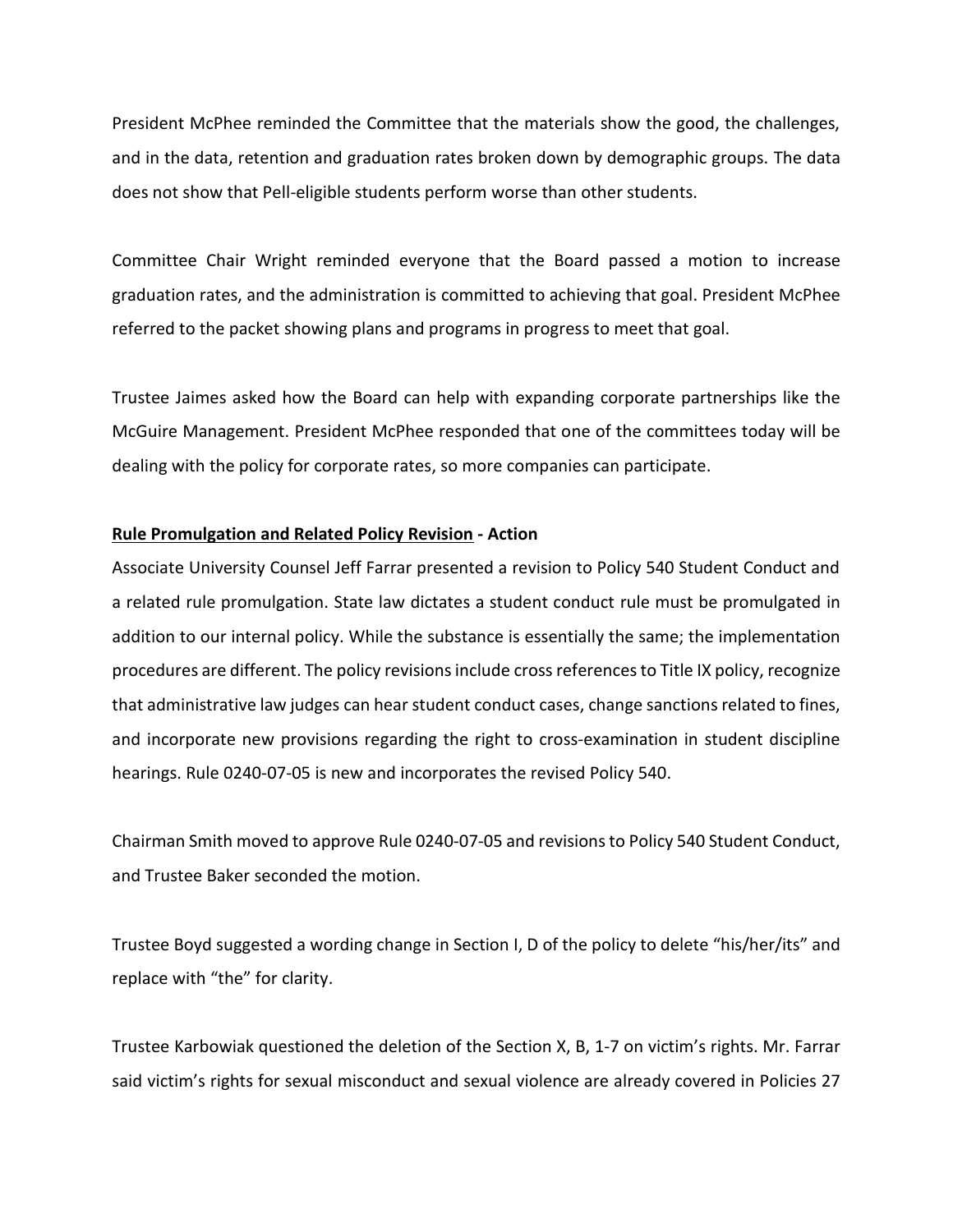and 29, so they were not repeated in 540. The remaining part of Section X was moved up to the section on Purpose. Victim's rights are covered in Section I, D.

Trustee Wright questioned the deletion of fines. Mr. Farrar said fines were taken out because they were never utilized or implemented.

Trustee Jaimes questioned the rights of victims, and Mr. Farrar explained that if the victim withdraws the complaint, the University will be able to proceed with the case.

Trustee DeLay moved to amend the motion to accept the revised language, and Trustee Baker seconded. A roll call vote was taken and the motion to approve Rule 0240-07-05 and revisions to Policy 540 Student Conduct passed unanimously.

## **Rule Promulgation and Related Policy Revision - Action**

Assistant University Counsel Sondra Wade presented revisions to Policy 541 Residential Life and Housing and introduced a new rule, 0240-07-07. The revisions aim to clarify the types of spaces within our residential facilities. Also, as requested by the Student Government Association, the visitation section was revised, and revisions to the University's fire safety policy were incorporated. Lastly, the eligibility of housing for part-time students and the availability of summer housing were added.

Trustee Wright asked if the liability for damage section was located somewhere else, and Assistant Counsel Wade said the liability language is located in Section XVI, C.

A motion was made by Trustee Boyd to approve Rule 0240-07-07 and revisions to Policy 541 Residential Life and Housing, and the motion was seconded by Trustee Baker. A roll call vote was taken and the motion to approve Rule 0240-07-07 and revisions to Policy 540 Student Conduct passed unanimously.

### **Approval of Expedited Tenure - Action**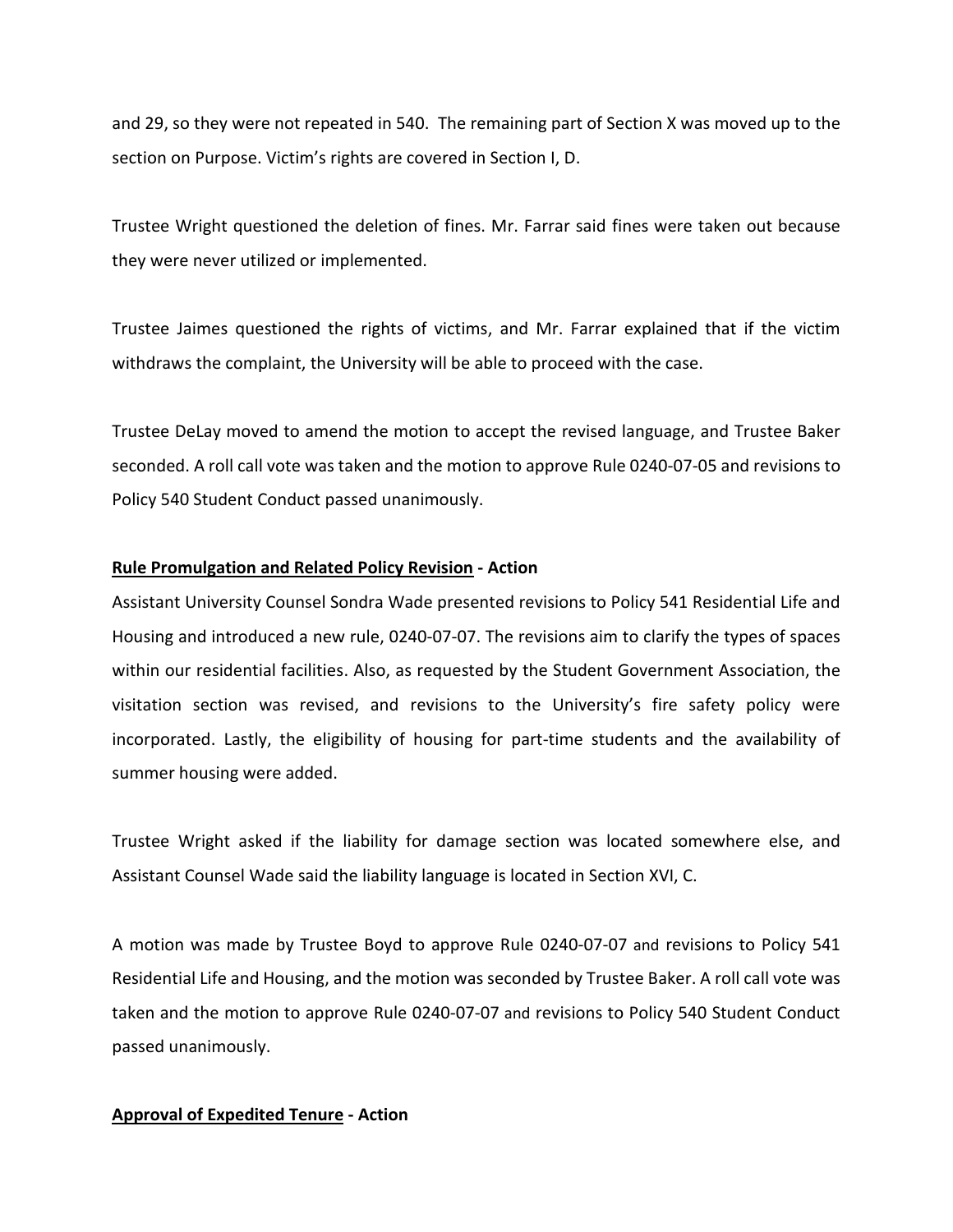Provost Byrnes presented two newly hired department chairs who were recommended for tenure by their respective deans, department and college committees, the Provost, and President.

Chairman Smith moved to approve expedited tenure for the two candidates. Trustee Boyd seconded the motion. A voice vote was taken, and the motion passed unanimously.

### **Approval of Appointment of Chair of Excellence - Action**

Provost Byrnes distributed a proposal to tie the Jennings and Rebecca Jones Chair of Excellence in Urban and Regional Planning to the Director of the Business Economic Research Center and to appoint Dr. Murat Arik as the chair holder. The Jennings Jones Foundation has been consulted and approves of this plan to see the chair filled.

Chairman Smith moved to approve the appointment of the Jennings and Rebecca Jones Chair of Excellence in Urban and Regional Planning. Trustee Boyd seconded the motion. A voice vote was taken, and the motion passed unanimously.

### **Notification of New Center - Information**

The Office of Professional Sales housed in the Jones College of Business will be elevated to the Centerfor Professional Selling. Its establishment will hone our students' skills in the area of selling and attract funding as the only center of its kind in Tennessee.

#### **Post-Approval Monitoring Report - Information Item**

THEC invites us to provide enrollment and graduation rate information about new programs for five years from approval, and a summary is included in the materials.

Trustee Boyd asked about the process when a program doesn't meet benchmarks. Provost Byrnes said that the low producing program may be folded under another degree as a concentration or eliminated. Chairman Smith asked that the actual benchmarks for each new program be included the next time this data is presented.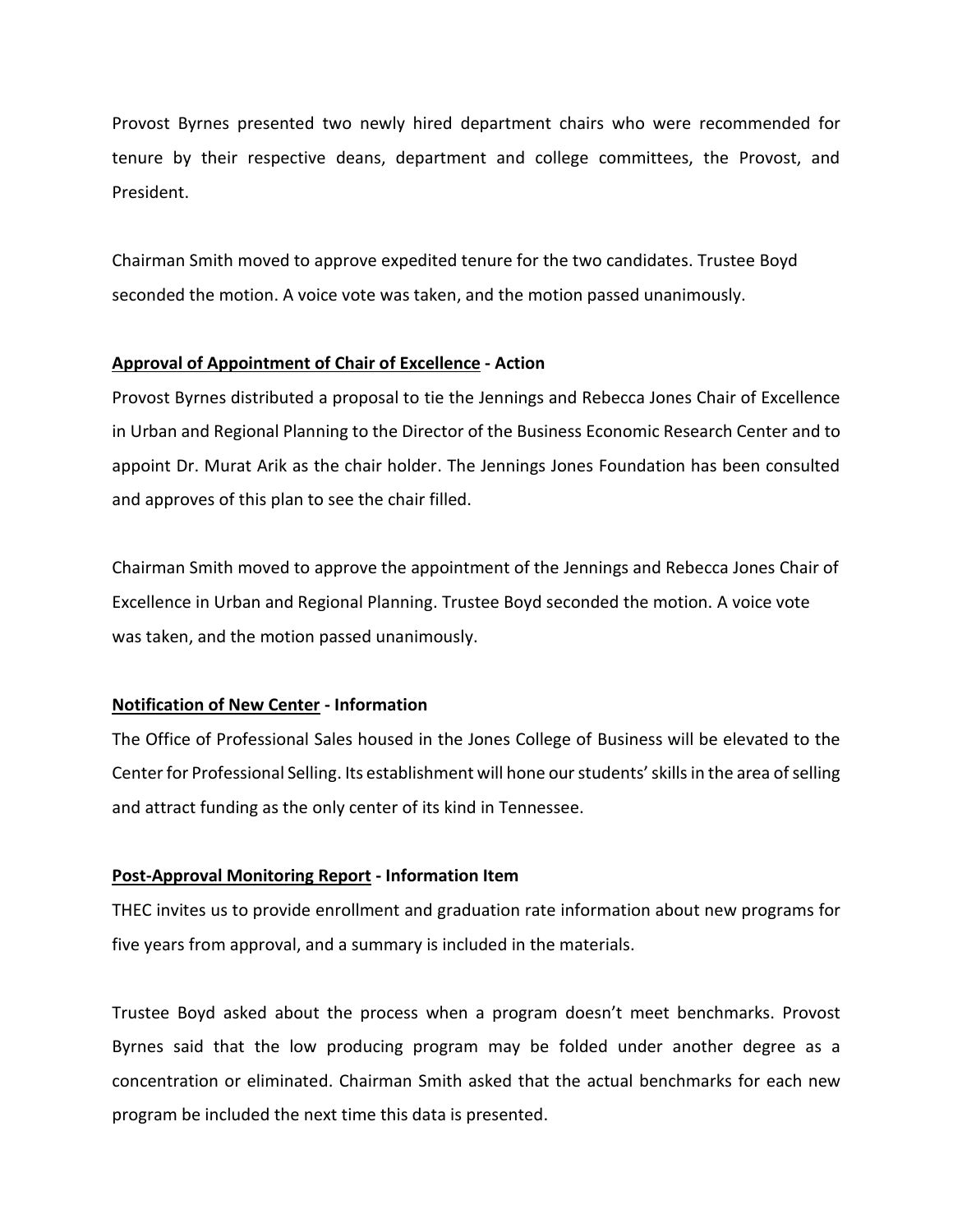#### **Athletics Update – Information Item**

Athletics Director Massaro presented on facilities and conference realignment. The two are connected. We just received approval to begin designing our tennis facility. The larger facility project related to the student athlete performance center is also in progress with meetings in September and October. This fall, we will cut the ribbon on a new golf facility at the Grove in Williamson County.

ACC, Big 10, and Pac-12 will announce a scheduling alliance to enhance their television packages. Their non-conference games will be cut in half, so the number of guaranteed televised games will decline for FBS schools. Typically these schools play four non-conference homes games.

NCAA will overhaul its governance structure. The alliance of the three conferences will create a voting block within the NCAA that will influence TV scheduling and the college football playoff. Eventually 40-50 schools will operate on a higher tier, and we would remain on the second tier, but we have to continue to be aggressive on our facilities plan.

Trustee Karbowiak asked about the impact on revenue due to these changes. Athletics Director Massaro answered that revenue potential is there if we get into a better affiliation with CFP and better individual TV contracts. Group of Five conferences looking to align similar to the ACC/Big 10/Pac-12 alignment. President McPhee added that the presidents of Conference USA schools meet monthly and are looking at alliances that would enhance the TV contracts.

Massaro added that due to COVID, financial planning has been in turmoil. Some programs have high debt due to facilities payments and empty stadiums. There may be an intermediate step in six months for us to be able to plan, but we have lots of optimism for how it will settle.

### **New Business**

Trustee Freeman wanted to ask questions based upon information provided by President McPhee. Committee Chair Wright declined to add another agenda item, so Trustee Freeman requested that it be on the Board of Trustees agenda instead.